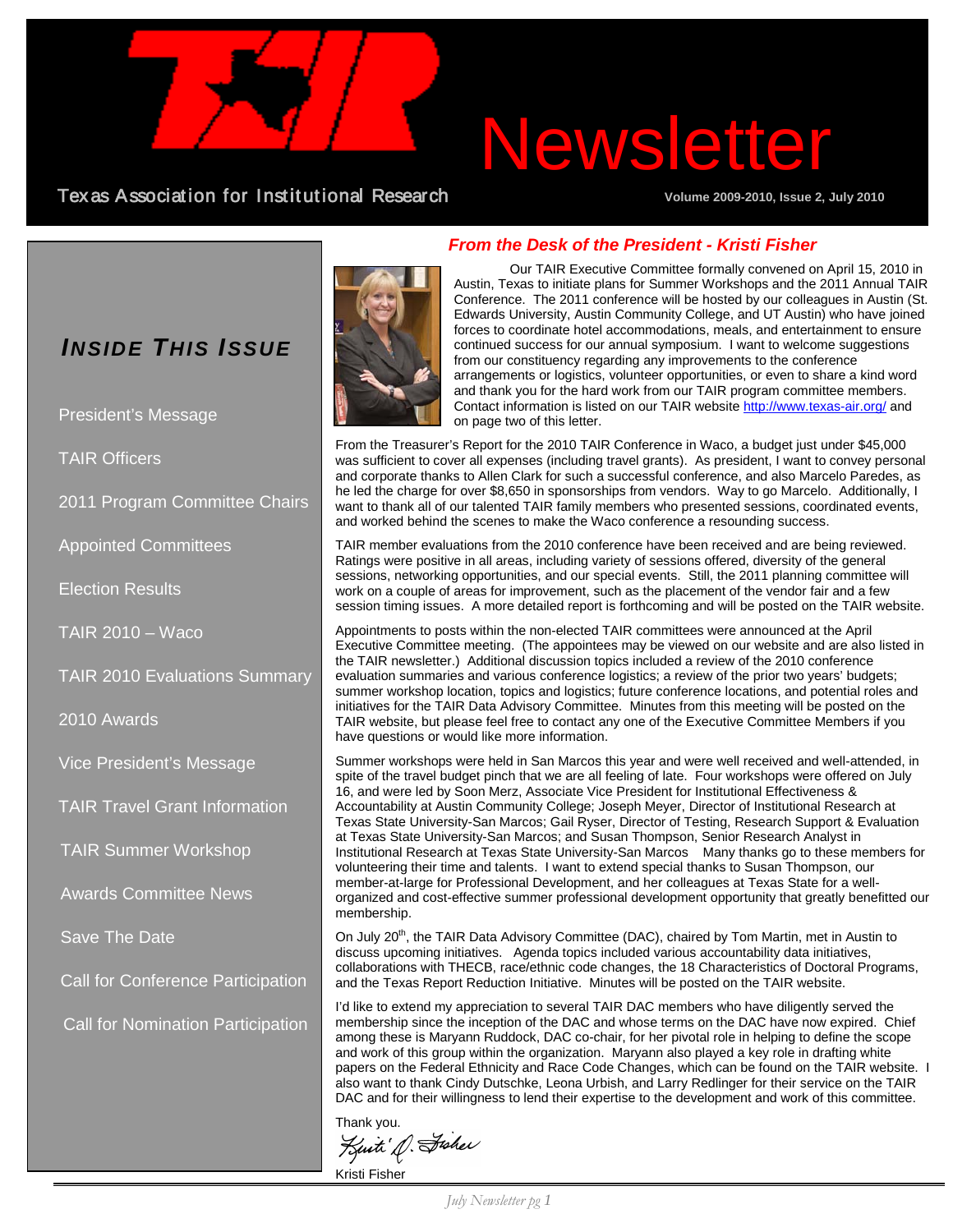#### **TAIR Officers and Editor**

#### **President**

**Kristi Fisher** The University of Texas at Austin Austin, Texas (512) 471-3833 [kfisher@austin.utexas.edu](mailto:kfisher@austin.utexas.edu)

#### **Vice President**

**Darline Morris** Texas State Technical College Waco, TX 76705 (254) 867-3063 [darline.morris@tstc.edu](mailto:kfisher@austin.utexas.edu)

#### **Secretary**

**Kate Amorella** Texas Woman's University Denton, Texas (940) 898-3013 kamorella@mail.twu.edu

#### **Treasurer**

**Rick Leyva** El Centro College Dallas, Texas (214) 860-2081 [rick.leyva@dcccd.edu](mailto:ric.leyva@dcccd.edu)

#### **Members-at-Large Bao Huynh – Technology** Richland College Dallas, Texas (972) 238-6953 [bhuynh@dcccd.edu](mailto:bhuynh@dcccd.edu)

#### **Susan Thompson—Professional Development** Texas State University San Marcos, Texas (512) 245-2348 [st03@txstate.edu](mailto:pillich@mclennan.edu)

#### **Immediate Past President**

**Allen Clark** University of North Texas Denton, Texas (940) 565-2085 [aclark@unt.edu](mailto:aclark@unt.edu)

#### **Newsletter Editor**

**Johna May** The University of Texas at Austin Austin, Texas (512) 471-8988 johnamay@austin.utexas.edu

## **TAIR 2011 Program Committee Chairs**

| VP and Program ChairDarline Morris, Texas State Tech. College   |
|-----------------------------------------------------------------|
| Concurrent Sessions  Mary Barton, University of North Texas     |
|                                                                 |
| Financial Review Jim O'Donnell, Mountain View College           |
| General Sessions  Kerri Ford, Texas Tech University             |
| Local Arrangements Lincoln Holmes, UT Austin                    |
| Program Brochure  Rosy Bynum, San Jacinto College District      |
| Registration/Secretary  Kate Amorella, Texas Woman's University |
|                                                                 |
| RoundtablesRita Caso, Sam Houston State University              |
| SIGs Soon Merz, Austin Community College District               |
| Workshops/Prof DevelopSusan Thompson, Texas State University    |
|                                                                 |

## **Appointed Committees**

#### **TAIR Data Committee:**

Tom Martin-Collin County Community College, Chair **Public 4-Year:** Vicki West, Texas Tech University, Roy Matthew, University of Texas-El Paso, Kate Amorella, Texas Woman's University, Carol Tucker, University of Houston-Downtown **Public 2-Year:** Kathy Friedrich, College of the Mainland, Darline Morris-Texas State Tech College, Martha Oburn-Houston CC System **Private 4-Year:** Sue Herring-Baylor University, Phil Rhodes-Houston Baptist University

#### **Professional Development Committee:**

Susan Thompson-Texas State University, Chair Tom Corll-Midland College, Salma Ferdous-University of Texas-San Antonio, Danica Frampton-St. Edward's University, Joe Meyer-Texas State University-San Marcos

#### **Awards Committee:**

Allen Clark-University of North Texas, Chair Joseph Meyer-Texas State Univ.-San Marcos, Susan Griffith-Univ of Texas-Pan American, Marilyn Greer-UT M.D Anderson, Tom Martin-Collin County Comm. College, Ruben Garcia-Texas Workforce Commission

#### **Nominating Committee:**

Roy Philbrook-UT Pan American, Chair Linda Perez-San Jacinto College, Karen Laljiani-El Centro College, Tom Corll-Midland College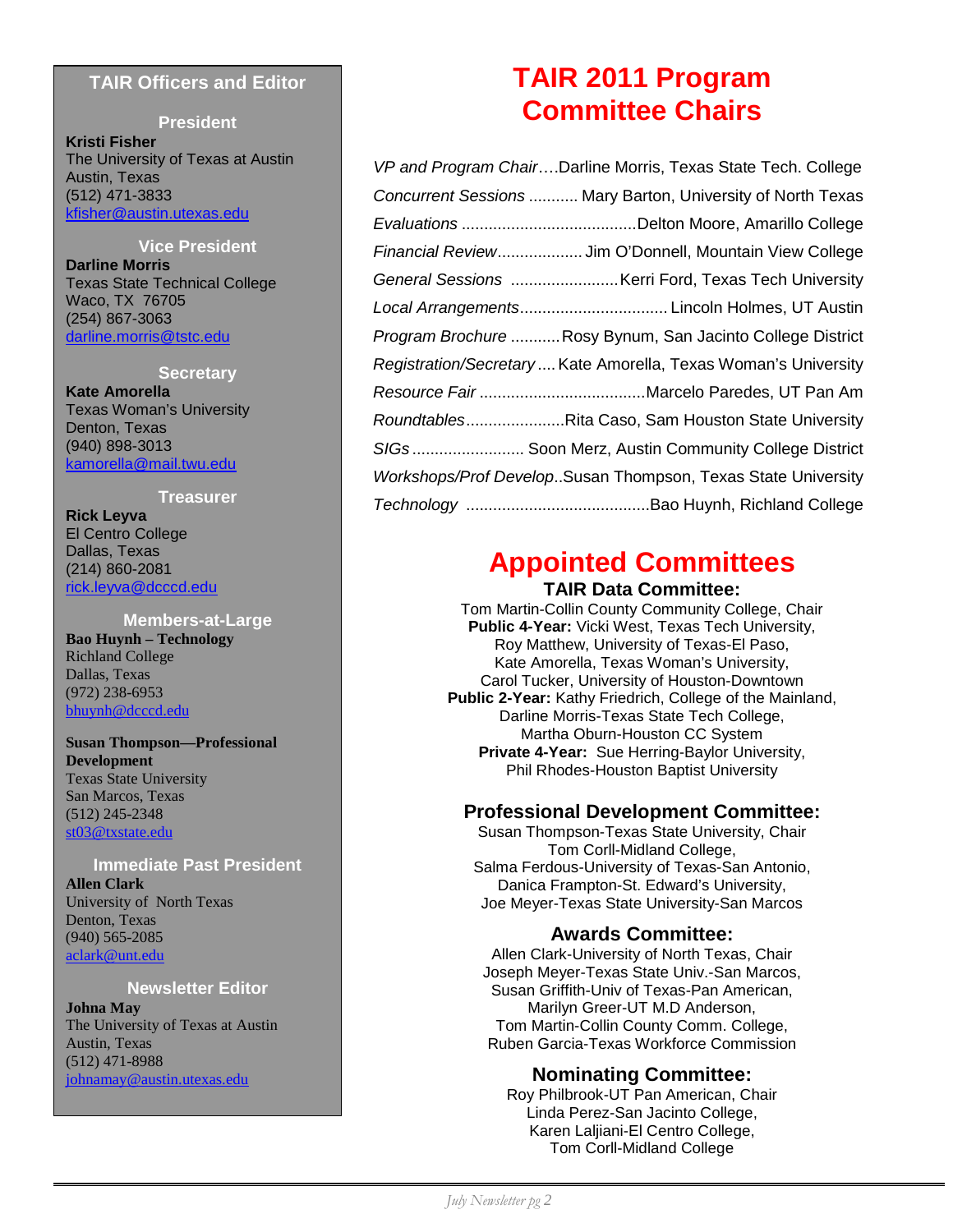**conference in March. The following election results were announced at the annual business meeting.** The Kristi Fisher, The Un

#### **Vice President/President Elect**

**ne Morris, Texas State Technical College** 



**Secretary, Kate Amorella, Texas Woman's University**



**Professional Development, (2 yr term) Susan Thompson**



**Nominating Committee Roy Philbrook Linda Perez UT Pan American, Chair San Jacinto College** 



**Karen Laljiani** Tom Corll<br><u>El Centro College College Midland College</u> **El Centro College** 







## **Election Results Election Results ... And Other TAIR Officers**

#### **President,**

**Kristi Fisher, The University of Texas at Austin**





**Treasurer Rick Leyva, El Centro Texas State University – San Marcos** 



**Member-At-Large Technology (2 year term) Bao Huynh, Richland College**

## **Appointments**

**Electronic List Manager & Webmaster – Bao Huynh**

 **Liaison to AIR – Kristi Fisher**

 **Newsletter Editor – Johna May**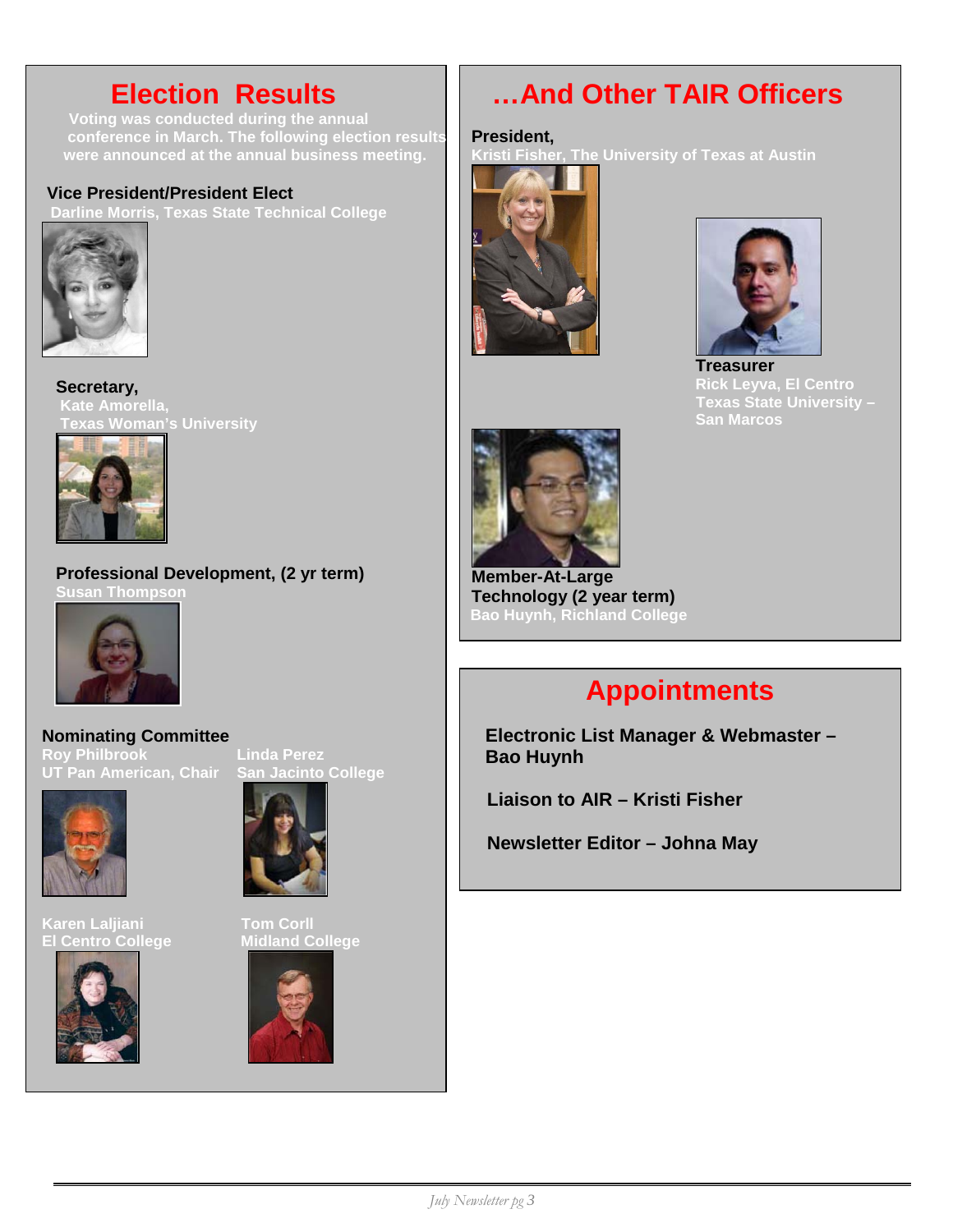|                    | TAIR 2010 - 32 <sup>nd</sup> Annual Conference<br><b>Attendees</b> |
|--------------------|--------------------------------------------------------------------|
| 2-year public      | 83                                                                 |
| 2-year proprietary |                                                                    |
| 4-year public      | 72                                                                 |
| 4-year private     | 24                                                                 |
| <b>Other</b>       | 11                                                                 |
| <b>Total</b>       | 190                                                                |

### *TAIR 2010 Evaluations Summary*

#### Thank you to all TAIR members for helping make the 2010 conference in Waco a huge success.

Forty-eight attendees responded to the Overall Conference Survey. About 25% of the respondents have worked in IR for 2 or less years and the same number of respondents have worked in IR for 3-5 years, while the rest (a little more than 50%) have worked in IR for 6 or more years.

As in past TAIR conferences, satisfaction with the general sessions, concurrent sessions and roundtable sessions remains high. The overall satisfaction with the conference showed 100% excellent or good responses (69% excellent and 31% good). Attendees rated the general sessions as very interesting with 62% strongly agreeing and 35% agreeing for a total score of 98% for both of these categories. Most of the comments indicated that the speakers were well received and very interesting, while some thought that they should have been more relevant to IR.

The location of the vendors scored a little above satisfactory with several comments about the space being tight, but the number of vendors, scheduling, and quality of vendors/materials were rated as between satisfied and very satisfied. In addition, the evaluation of the conference location, conference information on the TAIR website, and the conference registration were high as well. The areas that indicated the need for the most improvement were the location of the vendors, the usefulness of the Special Interest Group Sessions (SIGS), and the overall quality of the roundtable sessions.

A very special thanks is in order to Scantron Corporation for sponsoring the evaluation process again this year. Scantron not only supplied the concurrent session surveys and overall conference surveys, but scanned the surveys and provided the results report at the end of the conference. In addition, the officer elections were tabulated by Scantron and provided results quickly allowing the election committee to enjoy the evening instead of counting ballots.

Thank you for your responses. The survey results will continue to be of great value in planning for the 2011 TAIR conference.

## **2010 Awards**

*Best Fact Book:* Houston Community College

*Best Electronic Fact Book:* Del Mar College

*Best Mini Fact Book:* Texas Tech University

*Best Presentation:* Colby Stoever, THECB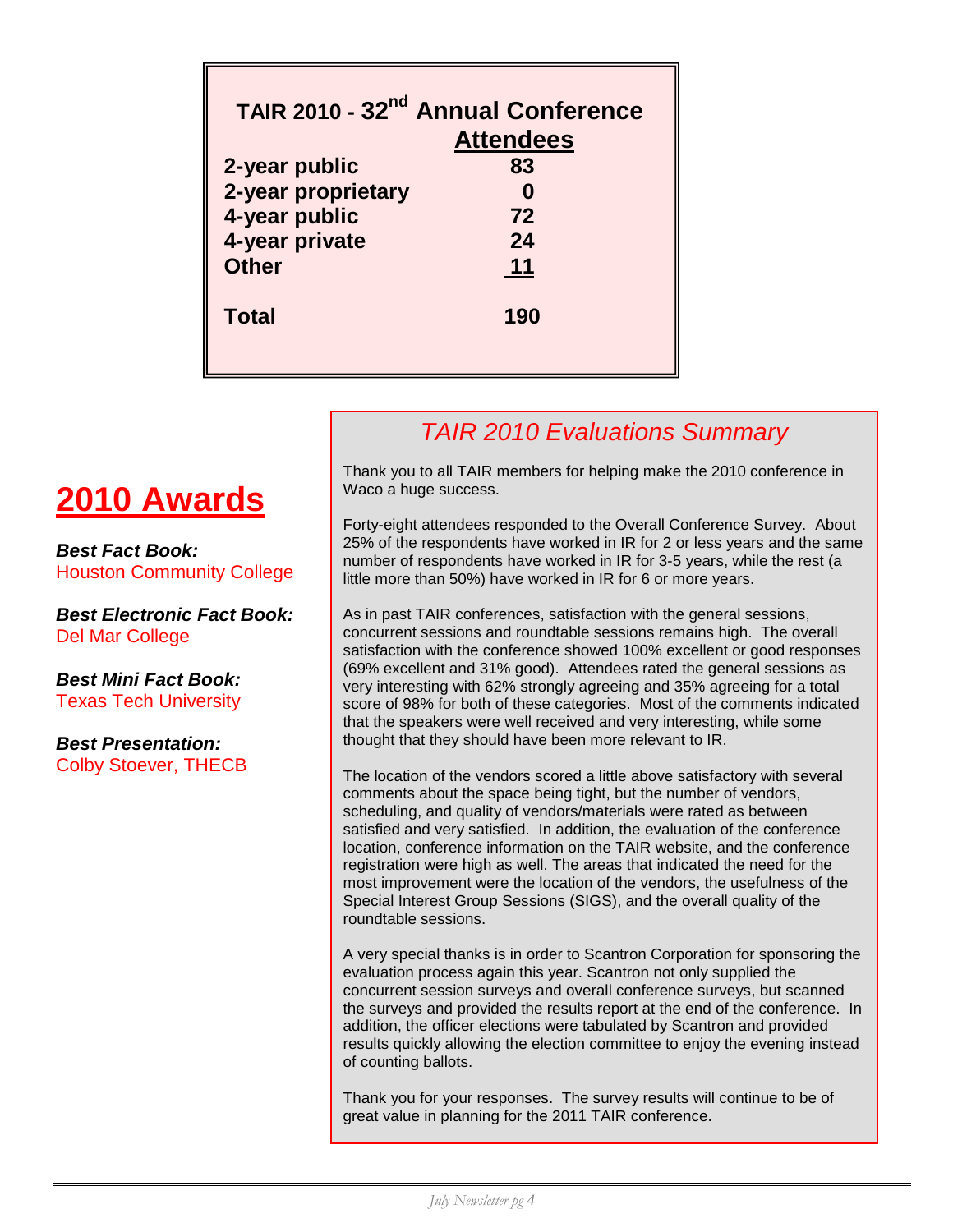

### *A Letter from your Vice President - Darline Morris*

TAIR 2010 in Waco was terrific! Special thanks to Sue Herring - Baylor University and the Waco local arrangements committee, Allen Clark, TAIR President, Kristi Fisher TAIR 2010 Program Chair, and each member of the planning committee for all their hard work in supporting a professional and inspirational 2010 TAIR Conference in Waco. Evidenced at the conference were many informative workshops, concurrent sessions, inspirational general sessions, roundtables, vendors, special interest groups and opportunities to network with peers. A big thanks of appreciation towards Trish Norman, Secretary and Rick Leyva, Treasurer for their great job of registering participants, distributing packets and running interference when needed. Thanks to Bao Huynh - Richland College and Sue Herring - Baylor University who provided great technical support where it was needed throughout the conference. Marcelo Paredes and

Leroy Philbrook of the University of Texas Pan American took terrific care of our vendors who financially supported our conference in so many ways. Please do not allow me to forget to thank all the members/leaders of a workshop, concurrent session, roundtable, vendors, and special interest groups. After all, because of their self-less spirits as volunteers we all came away richer in knowledge that was shared to the benefit of all participants. What an enjoyable special event for a successful conference was our evening spent on the Baylor University Campus at the Mayborn Museum Complex! Good Food, Good Music, and Good Fellowship.

Looking to the future, the 2011 TAIR Conference will be in AUSTIN on February 15-18, 2011. Be sure to mark your calendar now and reserve that date. The conference theme will focus on "*Capital Ideas for Institutional Effectiveness During Challenging Times."* The local arrangements and program committees are already busy working on the preparations for a dynamic conference. Lincoln Holmes and the Austin Local Arrangements Committee will be looking for great food, and entertainment opportunities to ensure us a terrific 2011 TAIR Conference in Austin.

The TAIR Conference is one of the greatest professional development opportunities we have each year. Let me encourage you to be an active participant by volunteering to be a presenter or facilitator at the 2011 TAIR Conference. TAIR is always looking for those knowledgeable members who are willing to share their solutions or technical expertise with many of your peers. If you haven't volunteered before, now is the time. TAIR is the perfect environment to be a 1<sup>st</sup> time presenter or facilitator! The sessions are informal and the smaller groups lend themselves to be comfortable environments.

A call for Proposals has gone out from Mary Barton, our concurrent session chair for TAIR 2011. Proposals/abstracts may be submitted online at [http://www.texas-air.org/conference/2011/callforpart.html.](http://www.texas-air.org/conference/2011/callforpart.html) The due date for submissions is September 30, 2010. We welcome your session ideas! Your input is important and valued. If you have questions or are uncertain about how a given presentation topic might fit in, please don't hesitate to contact me at [darline.morris@tstc.edu](mailto:darline.morris@tstc.edu) or (254) 867-3063 to discuss options.

IN 2011 HOPE TO SEE YOU THERE AT TAIR!

# **TAIR Travel Grants**<br>TAIR wants to be sure that funding is not the reason that you or your staff will miss

**TAIR 2011 and will be awarding eight travel grants at \$300 each to help cover expenses. Travel grants are available to both active members and those becoming new members in 2011 . [http://www.texas-air.org/assets/pdf/Travel\\_Grants\\_Application.pdf](http://www.texas-air.org/assets/pdf/Travel_Grants_Application.pdf)**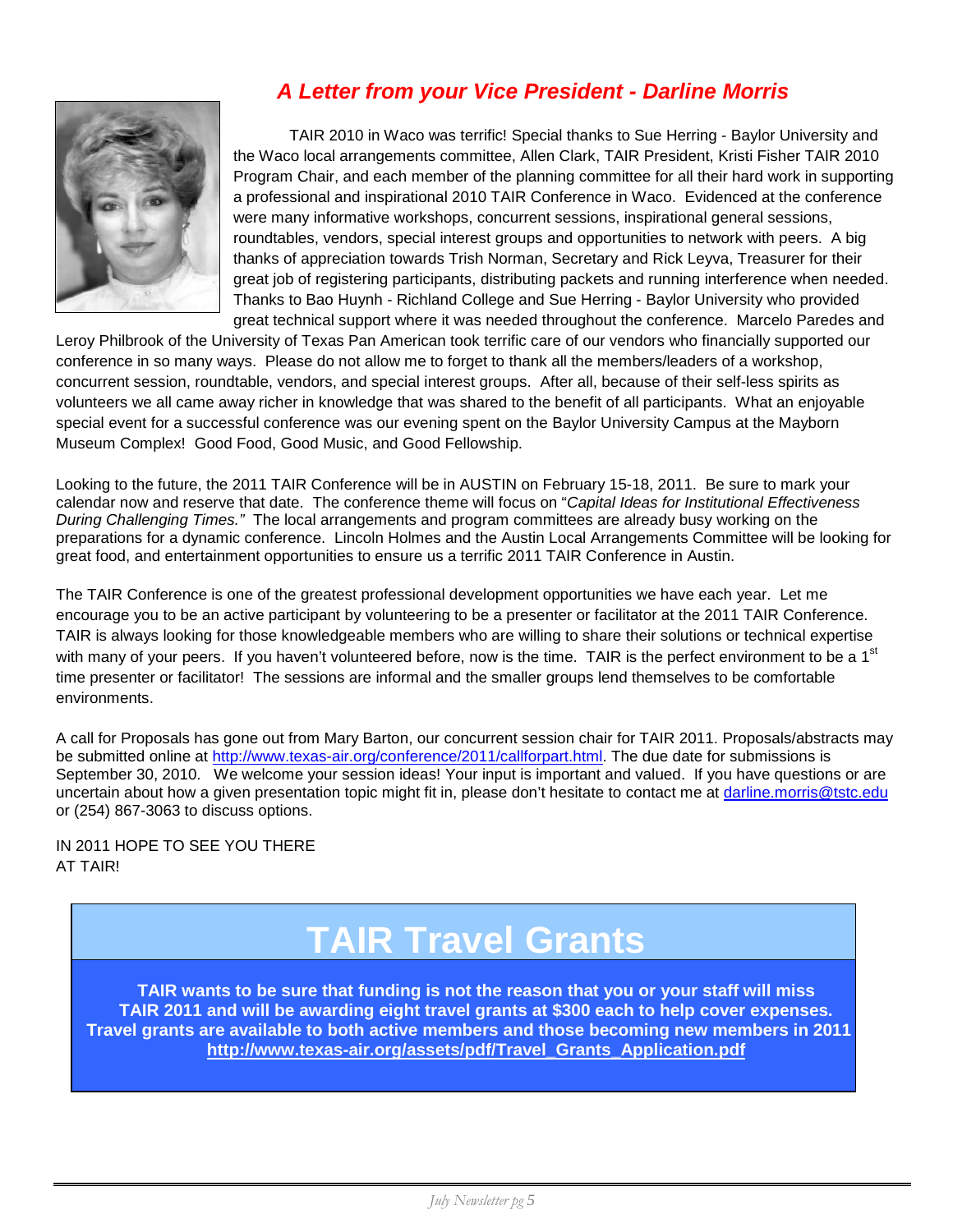## TAIR Summer Workshop

## **July 16, 2010**

#### **Expand your IR knowledge and skills with a summer workshop!**

The annual TAIR professional development summer workshop will be held on Friday, July 16, 2010 on the Texas State University-San Marcos campus.

A range of topics will be offered to appeal to the beginning institutional research professional as well as those who are more "seasoned":

- Creating a Dashboard with Excel
- SPSS: Beyond the Basics
- Effective Presentations
- A Review of Best Practices for Using On-Line Databases and Glossaries in Higher Education Research

This year's workshop will follow the same format that has been used for the past two years, with two topics offered in the morning and two in the afternoon. Look for an announcement on the TAIR discussion list with more details about the workshop and information about how to register.

We hope to see you in San Marcos this summer!

## **TAIR-L Listserv**

 All current members can post information directly to the listserv. Send your email directly to tair-I@texas-air.org.

Unsubscribe/Subscribe can be done at

[http://texas-air.org/mailman/listinfo/tair-l\\_texas-air.org](http://texas-air.org/mailman/listinfo/tair-l_texas-air.org) or requests can be sent to Bao Huynh at [bhuynh@dcccd.edu](mailto:bhuynh@dcccd.edu)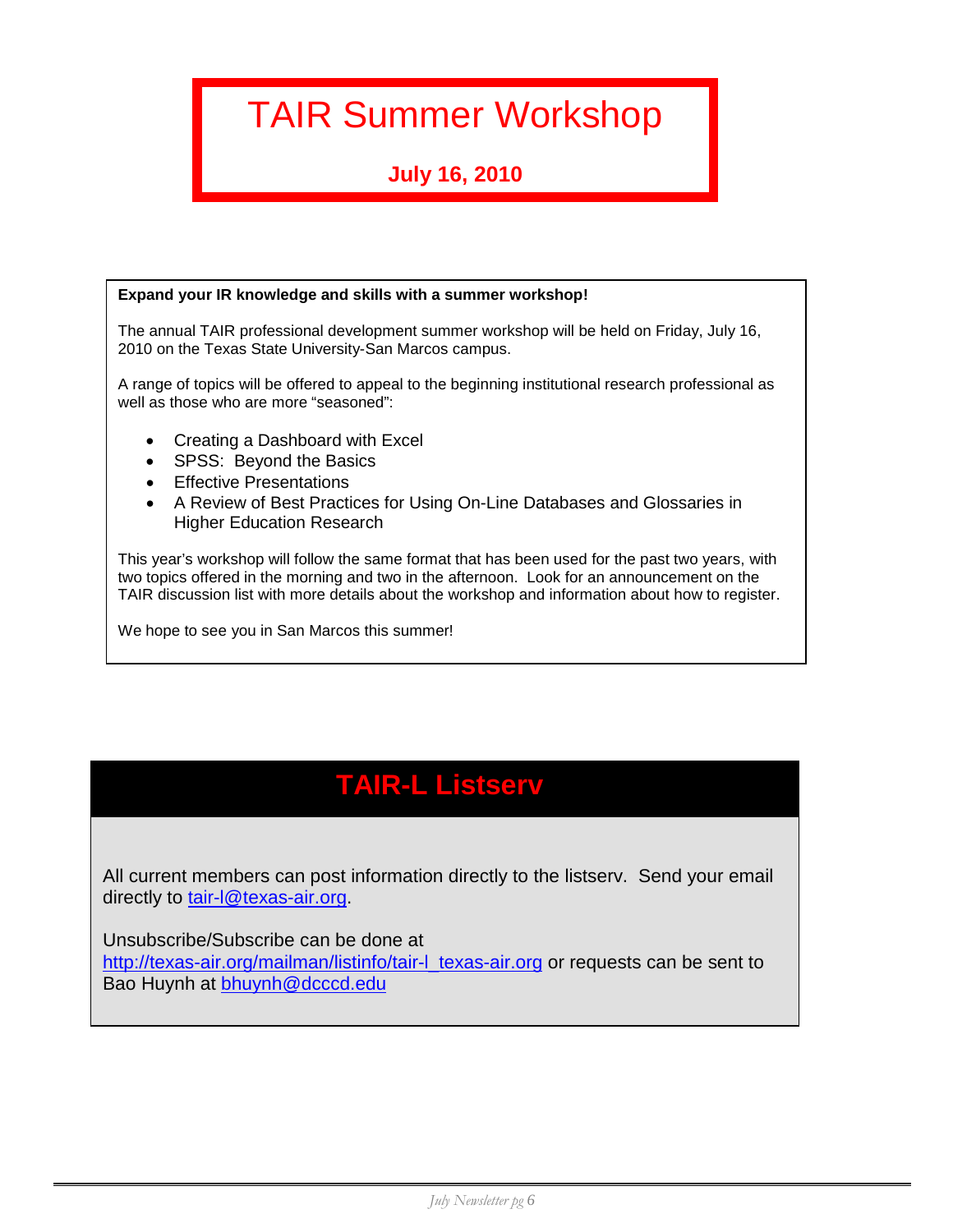#### **Awards Committee News**

The TAIR 2010 Awards Committee was composed of Joseph Myer (Chair)-Texas State University, Susan Griffith-University of Texas – Pan American, Marilyn Greer-UT M.D. Anderson, Tom Martin-Collin County Community College District, and Ruben Garcia-Texas Workforce Commission. Maryann Ruddock and Leona Urbish also assisted with the Awards Committee.

Verna L. Dewees of The Texas A&M University System office received the 2010 TAIR Outstanding Service Award. She served as Vice President/President in 1997-1998; served on several TAIR Program Committees as General Sessions Chair and Local Arrangements Chair; and presented at several annual conferences. Verna retired shortly before the 2010 TAIR Conference and was presented the award by past presidents Marilyn Greer and Joseph Meyer at her retirement ceremony in College Station.

Colby Stoever of The Texas Higher Education Coordinating Board won the Best Presentation award for the presentation *"Pathways: A Data Driven Project to Increase Successful High School to College Transition."* Colby will present the TAIR 2010 Best Presentation at the Association for Institutional Research (AIR) Forum in Toronto in 2011.

The winning theme for the TAIR 2011 conference is *"Capital Ideas for Institutional Research During Challenging Times"* and was submitted by Susan Griffith from University of Texas – Pan American.

There were many outstanding fact books submitted for the Best Fact Book competition in Waco. The awards committee had their work cut out for them and they spent many hours reviewing the submissions. The winners of the Best Fact Book competition are:

- Best Traditional Fact Book Houston Community College
- Best Mini Fact Book Texas Tech University
- Best Online/Interactive Fact Book Del Mar College

Congratulations to all the winners and thank you to the 2010 TAIR Awards Committee for all their hard work.

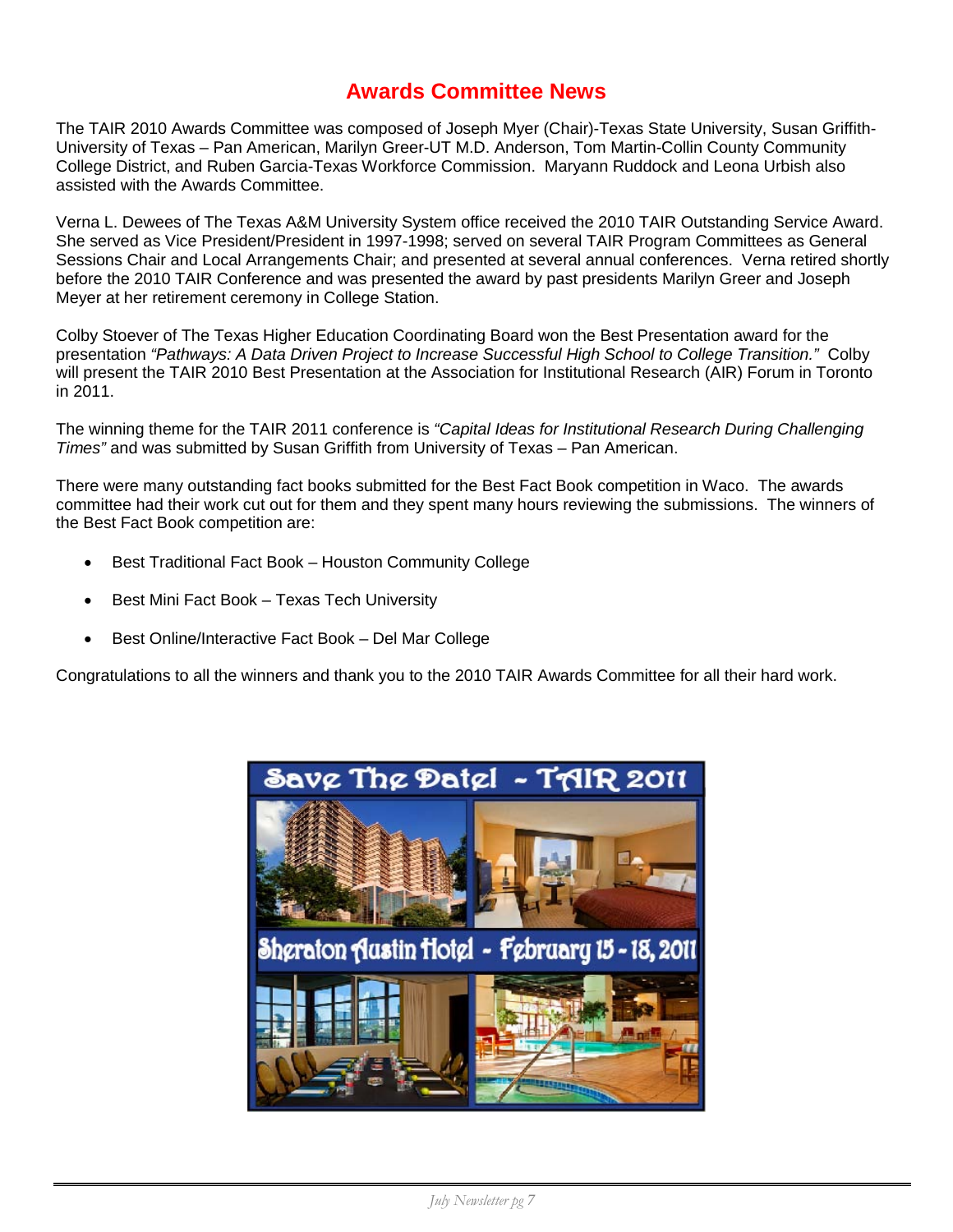## **Call for Proposals**

#### **2011 TAIR Conference February 15-18, 2011 Sheraton Austin Hotel at the Capitol Austin, Texas**

Dear Colleagues,

Come join friends and colleagues at the 33<sup>rd</sup> annual TAIR Conference. On behalf of TAIR Conference Committee, I invite you to be an active participant in our conference by submitting one or more proposals for concurrent sessions, roundtables and Special Interest Groups. This is an excellent opportunity for newcomers to IR to pair with experienced professionals from their institutions and present at the conference.

This year's conference theme "**Capital Ideas for Institutional Research During Challenging Times"** allows for a variety of topics including:

- Assessment
- IT/Technology
- Enrollment
- IR Best Practices
- Data Warehousing
- Survey Research
- Legislative Mandates
- Reporting

At the conference planning session in April, the committee identified several topics for which they thought presentations would be of interest. Some of the topics were:

- Evolution of IR and how to deal with the change
- Lessons learned in IR
- Panel discussion on guidelines for making presentations and preparing an IR paper
- IR definitions (for example, how to define FTE)
- Strategies for determining which surveys are the most important to complete
- Common Data Set

So, if you or someone you know has expertise in these or other areas, please share your knowledge by presenting at the conference.

See you in Austin.

The due date for submitting a proposal is September 30, 2010. The form can be found at: <http://www.texas-air.org/conference/2011/callforpart.html>

Regards,

Mary Barton Chair, Concurrent Sessions TAIR (940) 565-3863